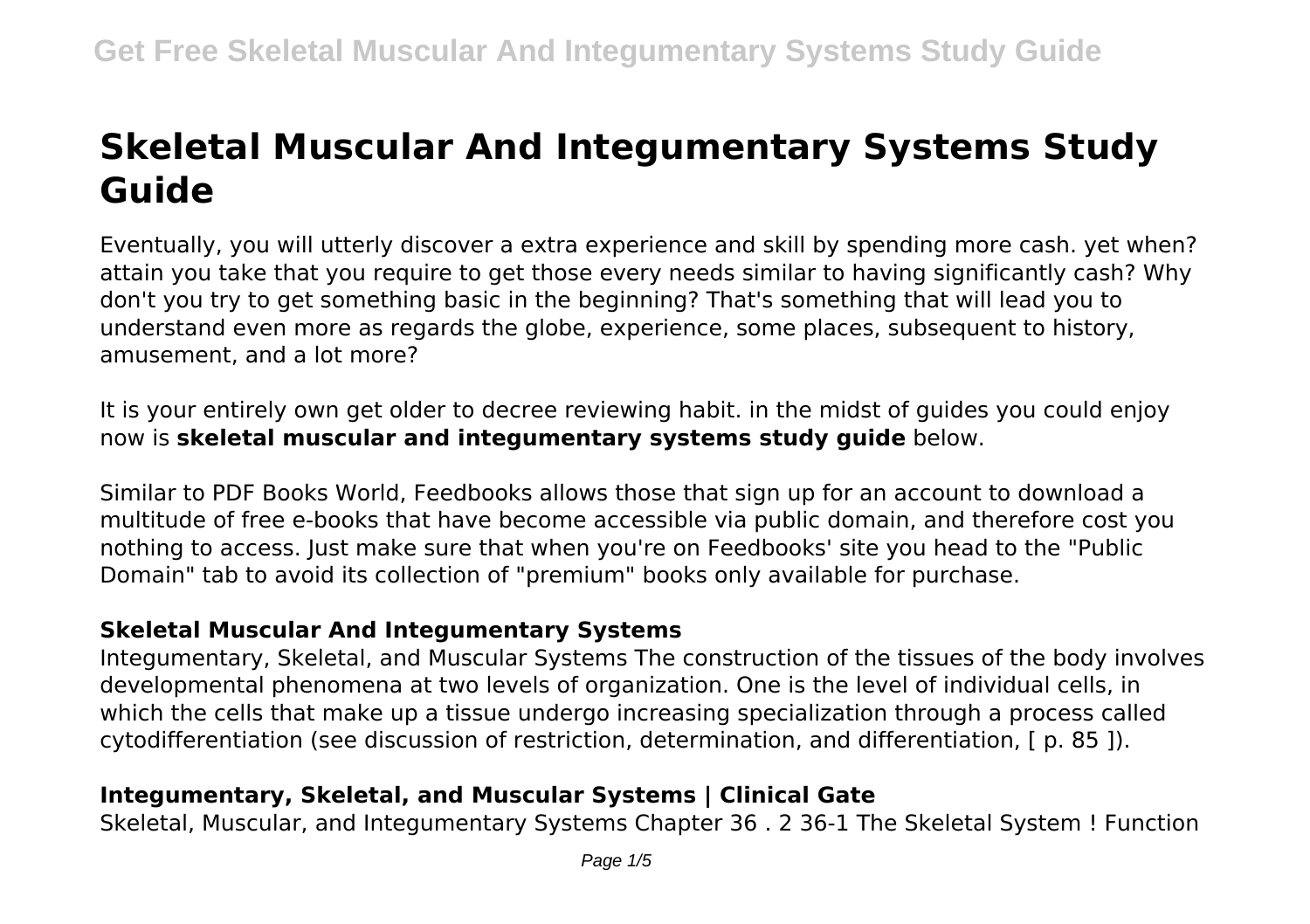of the Skeletal system 1. Support the body 2. Protect internal organs 3. Provides for movement 4. Stores mineral reserves 5. Blood cell formation . 3 Structure of Bones ...

## **Skeletal, Muscular, and Integumentary Systems**

The muscular system is made up of three types of muscle tissue: skeletal, smooth and cardiac. Skeletal muscles are attached to bones and help us move. Smooth muscle is found in the walls of structures like the intestines and stomach, and are not generally able to be controlled voluntarily.

## **Skeletal, Muscular and Integumentary Systems - A Plus Topper**

Integumentary, Skeletal, and Muscular Systems The construction of the tissues of the body involves developmental phenomena at two levels of organization.

## **Integumentary, Skeletal, and Muscular Systems ...**

Skeletal, Muscular, and Integumentary Systems Ousley Science 7. Loading... Unsubscribe from Ousley Science 7? Cancel Unsubscribe. Working... Subscribe Subscribed Unsubscribe 30.

## **Skeletal, Muscular, and Integumentary Systems**

Start studying Skeletal, Muscular, and Integumentary Systems. Learn vocabulary, terms, and more with flashcards, games, and other study tools.

## **Skeletal, Muscular, and Integumentary Systems**

Together the skeletal, muscular and integumentary systems work together to support the body, provide movement and protect against infection. These systems work together to keep the body balanced and in good form.

# **Skeletal, Muscular, and Integumentary Systems by Matt ...**

Page  $2/5$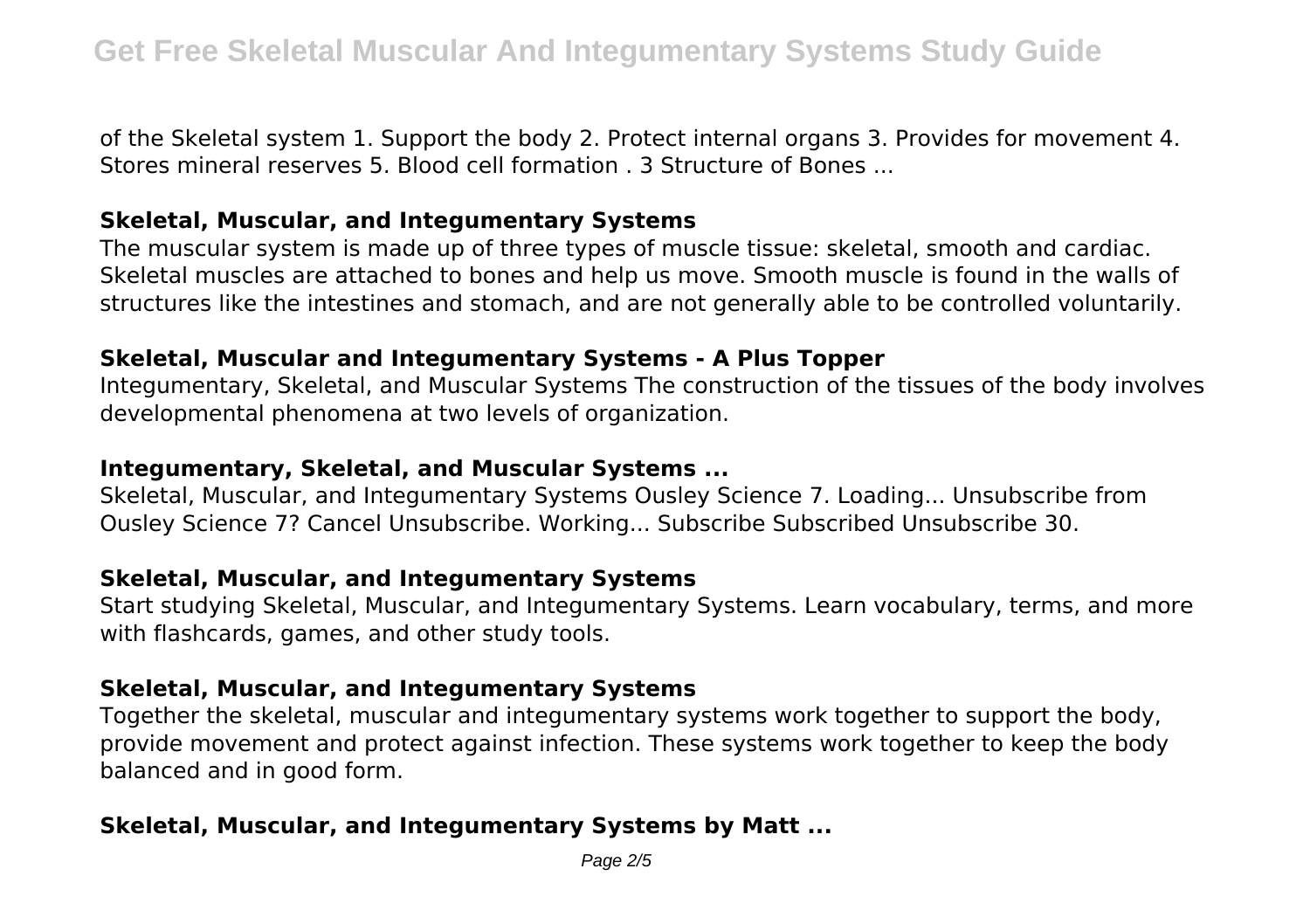Chapter 36 – Integumentary, Skeletal, & Muscular Systems. THE HUMAN BODY . A. Introduction. Humans are the most complex organisms on Earth. Our bodies are composed of trillions of  $\blacksquare$ , the smallest unit of life. These cells work together to form . Cells. Tissues.

# **Chapter 36 – Integumentary, Skeletal, & Muscular Systems**

In this anatomy course, part of the Anatomy XSeries, you will learn how the components of the integumentary system help protect our body (epidermis, dermis, hair, nails, and glands), and how the musculoskeletal system (bones, joints, and skeletal muscles) protects and allows the body to move.

# **Anatomy: Musculoskeletal and Integumentary Systems | edX**

The Skeletal System consists mainly of bones. Although tendons, and ligaments are included in this system. Bones are grown to protect our major organs and to help us move. The Integumentary system works with the muscular system to protect the muscles. They produce heat,and increases blood flow to the skin.

# **The Integumentary System and Skeletal System by Alexandra ...**

System Connections Closer Connections: The Skeletal System and Interrelationships with the Muscular, Endocrine, and Integumentary Systems Our skeleton supports us, protects our "innards" (the protection our brain gets from the skull is indispensable), gives us stature (for some reason, tall people get more respect), contributes to our shape (women are shaped differently than men), and ...

# **System Connections**

Muscular Integumentary And Skeletal System. Displaying top 8 worksheets found for - Muscular Integumentary And Skeletal System. Some of the worksheets for this concept are Skeletal muscular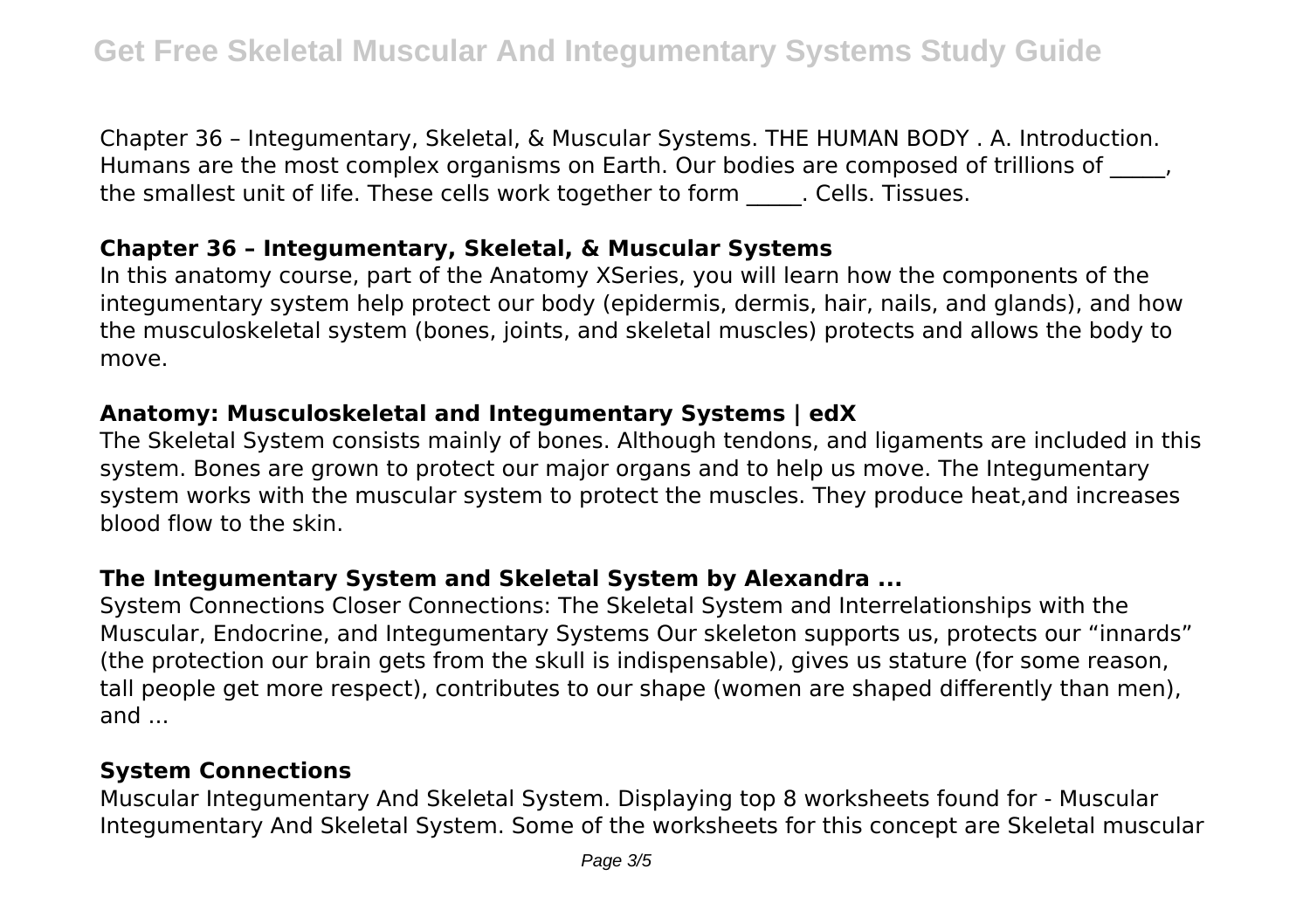and integumentary systems, Study guide review unit 9 human body systems, Muscular and integumentary systems vocabulary list 8, The integumentary system, Muscular system circle the letter of the, 361 the ...

#### **Muscular Integumentary And Skeletal System Worksheets ...**

All Systems. The integumentary system serves all other systems by providing a physical barrier to environmental hazards. Skeletal System. Role of skin in vitamin D synthesis promotes calcium absorption needed for bone growth and maintenance  $\wedge\wedge$  Supports skin at scalp and other places where bone lies close to surface. Muscular System

## **Interactions Between the Integumentary System and Other ...**

Skeletal, Muscular, Integumentary System. STUDY. Flashcards. Learn. Write. Spell. Test. PLAY. Match. Gravity. Created by. Dmbrown3. Terms in this set (62) A function of the skeletal system is to shape. and support the body. A function of the skeletal system is to protect. internal organs.

# **Skeletal, Muscular, Integumentary System Flashcards | Quizlet**

The skeletal system works with the integumentary system by producing vitamin D. Vitamin D makes bones stronger. The integumentary system is an organ system that protects the body from damage. It is...

## **How do the integumentary and skeletal systems work ...**

Adolescents, and many adults, take the health of their bone, muscle, and skin for granted. Only when there is a problem such as a broken bone, a muscle sprain, or a skin blemish (especially before an important event) do people think about these vital body systems. Health problems that affect bone, muscle, and skin are common. In fact, muscle and bone problems have prompted the World Health ...